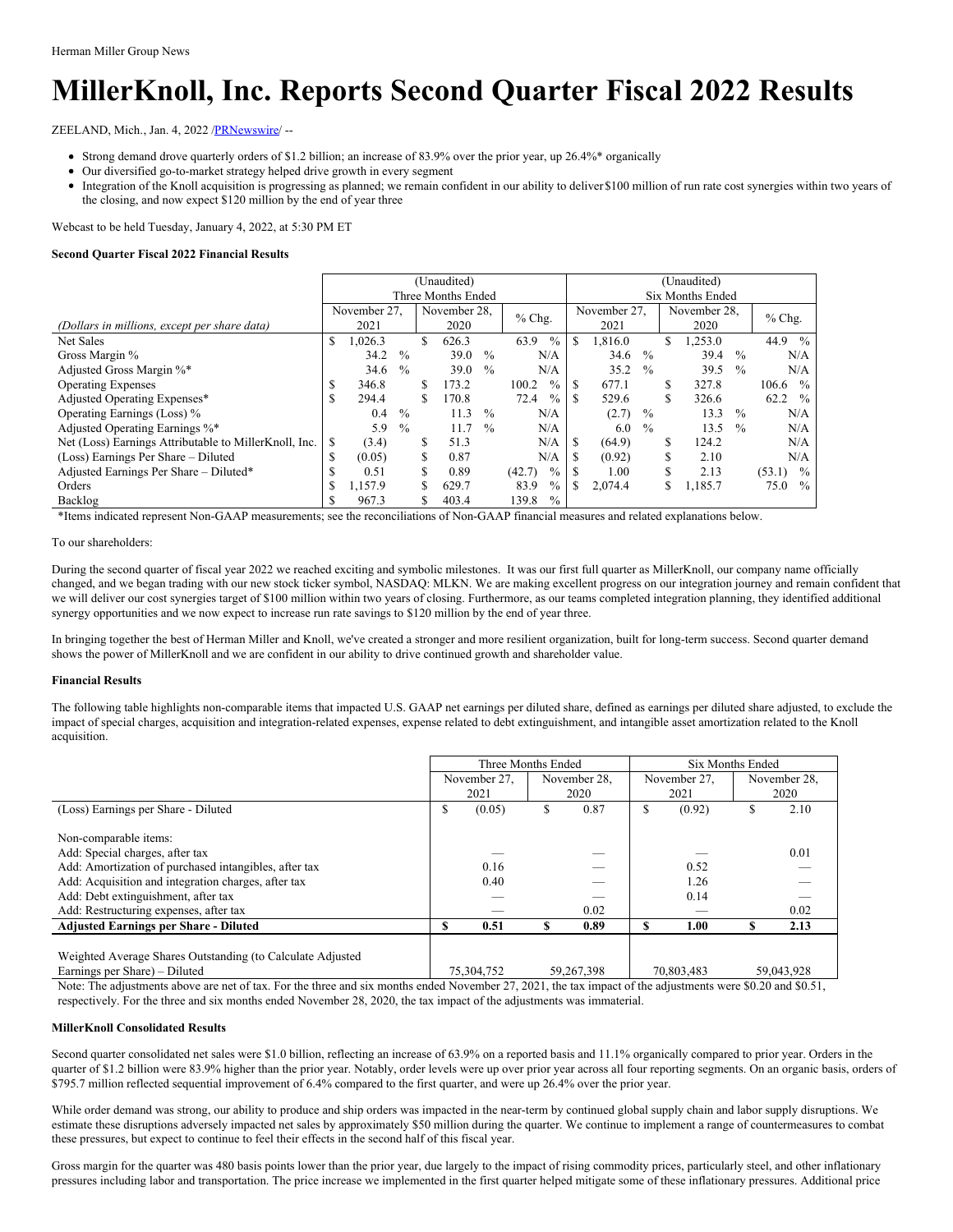increases implemented in the second and third quarters are expected to help further offset these pressures.

Consolidated operating expenses for the quarter were \$346.8 million, compared to \$173.2 million in the prior year. Consolidated adjusted operating expenses of \$294.4 million, were up \$123.6 million from last year, primarily due to the inclusion of Knoll adjusted operating expenses of \$99.1 million and additional variable selling expenses as a result of increased sales in the current year. We are managing operating expenses carefully and will continue to adapt based on evolving market dynamics.

Operating margin for the quarter was 0.4% compared to 11.3% during the prior year. On an adjusted basis, which excludes acquisition and integration-related charges of \$57.2 million, consolidated operating margin was 5.9% compared to 11.7% in the prior year. Despite inflationary pressures, our Global Retail business delivered another strong quarter of profitability with adjusted operating margins of 11.3%.

We reported a net loss per share of \$0.05 for the quarter. Adjusted earnings per share were \$0.51 in the quarter, compared to \$0.89 in the prior year.

At the end of our second quarter, our liquidity position reflected cash on hand and availability on our revolving credit facility totaling\$573.8 million.

#### **Using the Power of MillerKnoll and Delivering Cost Synergies**

We are making progress bringing Herman Miller and Knoll together, unleashing the power of our combined brands and delivering cost synergies. At the close of the second quarter, we had implemented \$43 million in run rate savings. This meaningful progress toward our goal, and along with our robust integration roadmap, gives us confidence that we will achieve our planned cost synergies, even with inflationary and supply chain pressures.

During the quarter, we completed the work behind creating our new MillerKnoll organizational structure. This involved selecting talent and integrating the two teams into a new structure to execute our strategies and drive the business forward. Our new structure ensures we are capturing operational efficiencies across our collective of brands while strengthening the unique position of each individual brand to drive continued growth and create future development opportunities for our employees.

The most compelling reason for creating MillerKnoll is the power of our combined portfolio and distribution network. MillerKnoll will have the largest and most capable dealer network in the world and together we will offer our customers the most comprehensive suite of products and services in the industry. Creating the MillerKnoll dealer network is our top priority and we are well on our way. Our first MillerKnoll dealer pilots in Texas and Arizona have been successful, and the learnings will inform the plan for operationalizing the network. We are on track with our plans to transition from the legacy Herman Miller and Knoll dealer networks to a unified MillerKnoll dealer network in the middle of calendar 2022.

As MillerKnoll, we also have a greater impact in our communities. November 2 was MillerKnoll's Global Day of Purpose. Our combined 11,000 employees took the day to give back to their communities in a variety of meaningful ways. It was an extraordinary culture-building moment for our organization and a testament to the good we can, and will, do together.

# **Driving Growth Across Geographies With a Diversified Go-To-Market Strategy That Combines Contract and Retail**

## *Retail Momentum Continues*

Second quarter Global Retail sales were up 18.2% and orders were up 20.6% compared to the prior year. This growth was fueled, in part, by investments we've made to drive customer acquisition and by continued assortment expansion. We are focused on improving our operational capabilities with new order management, planning and allocation, and point-of-sale systems coming later in the fiscal year.

Following the opening of our San Jose and San Francisco stores in the quarter, our total fleet ofHerman Miller retail stores now stands at 13. These stores, which highlight Herman Miller's unmatched collection of ergonomic seating products, are an important entry point for customers experiencing our brands for the first time and we expect to build on our initial success with this concept through an expanded brick-and-mortar presence in 2022.

International Retail, which includes Herman Miller and HAY International, was another bright spot in the quarter, with sales up 22.1% and orders up 10.9% versus the prior year. We launched new Herman Miller websites in Germany and France, and both exceeded sales and orders expectations for the quarter.

The Global Retail segment also felt the macro-economic pressures the industry is experiencing. We increased shipping fees on furniture and implemented a shipping fee on task seating. These actions helped offset freight costs without impacting demand. We also implemented targeted price increases across our retail product lineup in the second quarter to help offset inflationary pressures.

We entered the important holiday shopping season with momentum. The Retail team delivered our strongest performance during the Black Friday-Cyber Monday period. In addition, our gaming product sales were strong during this timeframe and throughout the second quarter. We will continue to drive growth in the gaming segment through new product introductions, regional expansion in Europe, and strategic partnerships.

We expect the Retail business to continue delivering double-digit revenue growth and low teens operating margin in the near term. Longer term, we expect our growth investments in retail will enable further margin expansion from current levels. Growth initiatives in the second half of the fiscal year include upgrading our Herman Miller Japan and China eCommerce platforms, expanding our product assortment with a steady drumbeat of new products across our brands, including gaming, and expanding studios and stores.

#### *Strong Demand Environment*

During the second quarter, we saw continued improvement in the demand environment in each of our other segments- Americas Contract, International Contract and Knoll.

#### *Americas Contract*

Americas Contract sales of \$361.5 million increased 4.1% over the prior year. Business fundamentals in the Americas reflect continued improvement in the demand environment as organizations accelerated their return to the workplace. Order entry levels of \$407.2 million were strong across all regions and sectors and were 29.3% higher than the prior year.

The Americas segment felt the impact of supply chain and internal manufacturing capacity disruptions in the quarter, which impacted our ability to ship orders in the period. Our teams are actively working on initiatives to help mitigate these pressures, but we do expect them to remain a factor in our operations in the second half of the fiscal year.

#### *International Contract*

International Contract performance was strong across all geographies and brands in the quarter. Orders were up 30.3% and sales were up 23.3% over the prior year. Many regions met or exceeded pre-COVID performance as the global return to the workplace continued to accelerate through the quarter. Demand in Europe, including the UK, was especially strong, with orders in Europe up 42% over prior year. Cost pressure impacts have been less of a factor in the International Contract segment compared to Americas Contract segment.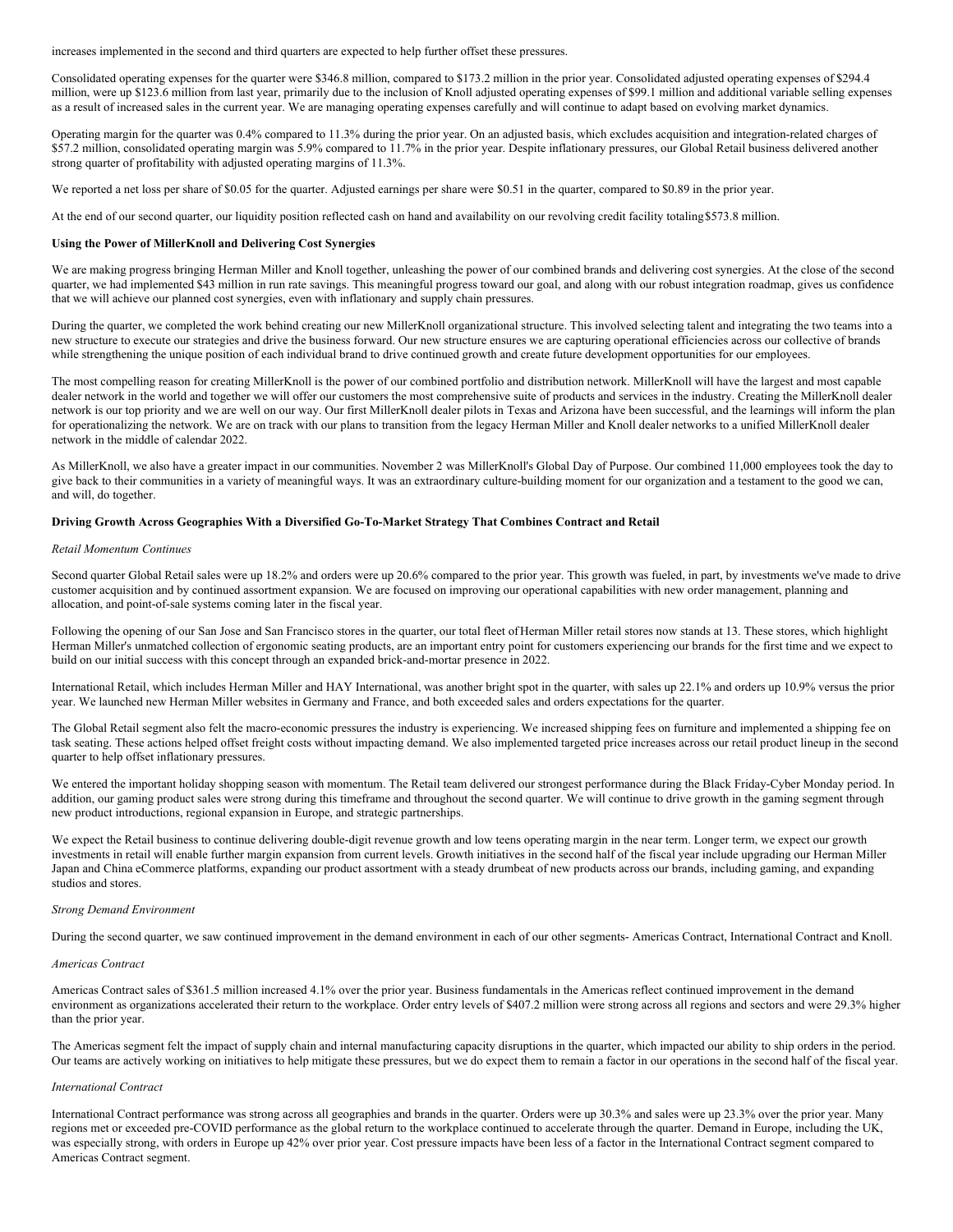Global account activity drove a significant portion of the strong orders performance in this segment during the quarter, with significant wins in India and Japan. We expect this trend to continue as more customers bring employees back to the workplace in 2022. At the same time, we are seeing an increase in activity from local domestic companies which is driving new and sustained growth, especially in Australia and China.

With the global return to offices pacing ahead of the Americas, we are gaining a clearer picture of workplace design trends. More mature markets are leaning into floorplates with more collaborative spaces, while developing markets like India and China continue to favor a more traditional floorplate, albeit with a gradual shift to more collaborative spaces. HAY Contract's performance in Europe speaks to the demand for collaborative solutions in that region, with orders up 55% and sales up 48% from prior year.

# *Knoll*

Knoll sales were up 5.3% and orders were up 29.6% versus the prior year. Both the Knoll workplace and residential categories grew in the quarter. Notably, Holly Hunt and Muuto both experienced record sales in the quarter. Through the pandemic, these two brands have demonstrated consistent growth across channels, including to-the-trade and consumer retail. This performance points to the power of our diversified strategy and strong business fundamentals.

#### **Applying Our Research and Firsthand Experience to Deliver Innovative Future of Work Solutions**

MillerKnoll is the global leader in providing adaptable solutions to create innovative, productive environments for the workplace and homes of our clients. We are sharing our firsthand experiences with hybrid workplaces and leveraging our global insight partnerships to inform the future of work.

While the world continues to grapple with the impacts of the pandemic, including new variants and regional surges in cases, leasing data indicates that companies are returning to the office. In our conversations with C-suite executives from a variety of industries, there is a strong desire among leaders to bring their teams back together for the purposes of culture building, collaboration, and problem-solving efficiency.

Research also indicates that most people want the option to return to the office. According to Future Forum's consortium of companies working on the Future of Work, more than 80% of employees want access to an office, but not every day and not from 8:00 am to 5:00 pm. In fact, 76% of employees want more flexibility in where they can work, and far more, 93%, want flexibility in when they can work.

Employers are recognizing their workplaces need to be reimagined as desirable and on-demand resources that are designed to meet the changed expectations of the postpandemic workforce. We have the products, the services, and the tools to help them achieve their goals for their workplaces.

# **Leveraging Our Competitive Advantages to Drive Growth and Create Value for Our Shareholders**

We believe in the power of design to solve problems. While we are facing many of the same headwinds as the rest of our industry, our people are delivering creative and sustainable solutions to overcome these challenges.

We are leveraging our global distribution, production, design, and sales capabilities to combat supply chain issues, shipping delays, and inflationary pressures. We've ramped up production capacity in facilities closer to our customers and built inventory behind higher demand items. We are also leaning into the partnerships that exist across our collective of brands to increase global shipping capacity even during this period of extreme scarcity. Our pricing and discount strategies are helping to offset margin pressures – contract pricing increases began in Q1 and continued through the quarter, with Global Retail price increases to take effect in the third quarter.

We are innovating across our brands and leveraging our relationships with a global network of designers to bring new solutions such as the Knoll Iquo indoor/outdoor café chairs in partnership with Ini Archibong. Across MillerKnoll's expansive textile capability we introduced several new products this quarter, including Knoll's New Fundamentals Collection, and expanded Maharam's Textiles of the 20th Century series with the reissue of six of Alexander Girard's most enduring designs across three applications (upholstery, wallcoverings, and a hand-woven rug).

#### **Outlook**

We expect sales in the third quarter of fiscal year 2022 to range between \$1,010 million and \$1,050 million. The mid-point of this range implies a revenue increase of 74% compared to the same quarter last fiscal year on a reported basis and 18% on an organic basis, excluding the impact of the Knoll acquisition. We anticipate earnings per share to be between \$0.24 and \$0.30 for the period. Our forecast for the third quarter also considers the near-term impacts of supply chain disruptions and inflationary pressures.

## **Designing the Future**

MillerKnoll is built for growth. We are powered by the most comprehensive portfolio of complementary brands in our industry. With our enhanced capabilities and the financial strength of our diversified business, we are well positioned to drive growth and increase value for all our stakeholders as we design our future as MillerKnoll.

We appreciate your continued support of our company and look forward to an exciting 2022 together.

| Andi Owen                             | <i>Jeff Stutz</i>       |
|---------------------------------------|-------------------------|
| President and Chief Executive Officer | Chief Financial Officer |

Financial highlights for the three and six months ended November 27, 2021 follow:

# **MillerKnoll, Inc.**

# **Condensed Consolidated Statements of Operations**

| (Unaudited) (Dollars in millions, except per | Three Months Ended |                   |       |               |  |       |                   |               |    |                   |                                 | <b>Six Months Ended</b> |   |                   |       |               |
|----------------------------------------------|--------------------|-------------------|-------|---------------|--|-------|-------------------|---------------|----|-------------------|---------------------------------|-------------------------|---|-------------------|-------|---------------|
| share and common share data)                 |                    | November 27, 2021 |       |               |  |       | November 28, 2020 |               |    | November 27, 2021 |                                 |                         |   | November 28, 2020 |       |               |
| Net Sales                                    |                    | .026.3            | 100.0 | $\frac{0}{0}$ |  | 626.3 | 100.0             | $\frac{0}{0}$ | S. | .816.0            | 100.0                           | $\%$                    | S | .253.0            | 100.0 | $\frac{0}{0}$ |
| Cost of Sales                                |                    | 675.7             | 65.8  | $\%$          |  | 382.1 | 61.0              | $\%$          |    | 1.187.9           | 65.4                            | $\%$                    |   | 758.8             | 60.6  | $\frac{0}{0}$ |
| Gross Margin                                 |                    | 350.6             | 34.2  | $\frac{0}{0}$ |  | 244.2 | 39.0              | $\frac{0}{0}$ |    | 628.1             | 34.6                            | $\frac{0}{0}$           |   | 494.2             | 39.4  | $^{0}/_{0}$   |
| <b>Operating Expenses</b>                    |                    | 294.4             | 28.7  | $\frac{0}{0}$ |  | 70.8  | 27.3              | $\frac{0}{0}$ |    | 529.6             | 29.2                            | $\frac{0}{0}$           |   | 326.6             | 26.1  | $\frac{0}{0}$ |
| <b>Restructuring Expenses</b>                |                    |                   |       | $\frac{0}{0}$ |  | 2.4   | 0.4               | $\frac{0}{0}$ |    |                   | $\hspace{0.1mm}-\hspace{0.1mm}$ | $\%$                    |   | 1.2               | 0.1   | $\%$          |
| Acquisition and Integration Charges          |                    | 52.4              | 5.1   | $\%$          |  | __    |                   | $\%$          |    | 147.5             | 8.1                             | $\%$                    |   |                   |       | $\%$          |
| <b>Operating Earnings (Loss)</b>             |                    | 3.8               | 0.4   | $\frac{0}{0}$ |  | 71.0  | 11.3              | $\frac{0}{0}$ |    | (49.0)            | (2.7)                           | $\%$                    |   | 166.4             | 13.3  | $\frac{0}{0}$ |
| Other Expenses, net                          |                    | 8.2               | 0.8   | $\%$          |  | 2.2   | 0.4               | $\%$          |    | 26.1              | 1.4                             | $\%$                    |   | 3.7               | 0.3   | $\%$          |
| (Loss) Earnings Before Income Taxes and      |                    |                   |       |               |  |       |                   |               |    |                   |                                 |                         |   |                   |       |               |
| Equity Income                                |                    | (4.4)             | (0.4) | $\%$          |  | 68.8  | 11.0              | $\frac{0}{0}$ |    | (75.1)            | (4.1)                           | $\frac{0}{0}$           |   | 162.7             | 13.0  | $^{0}/_{0}$   |
| Income Tax (Benefit) Expense                 |                    | (3.4)             | (0.3) | $\%$          |  | 16.2  | 2.6               | $\frac{0}{0}$ |    | (14.1)            | (0.8)                           | $\%$                    |   | 36.9              | 2.9   | $\frac{0}{0}$ |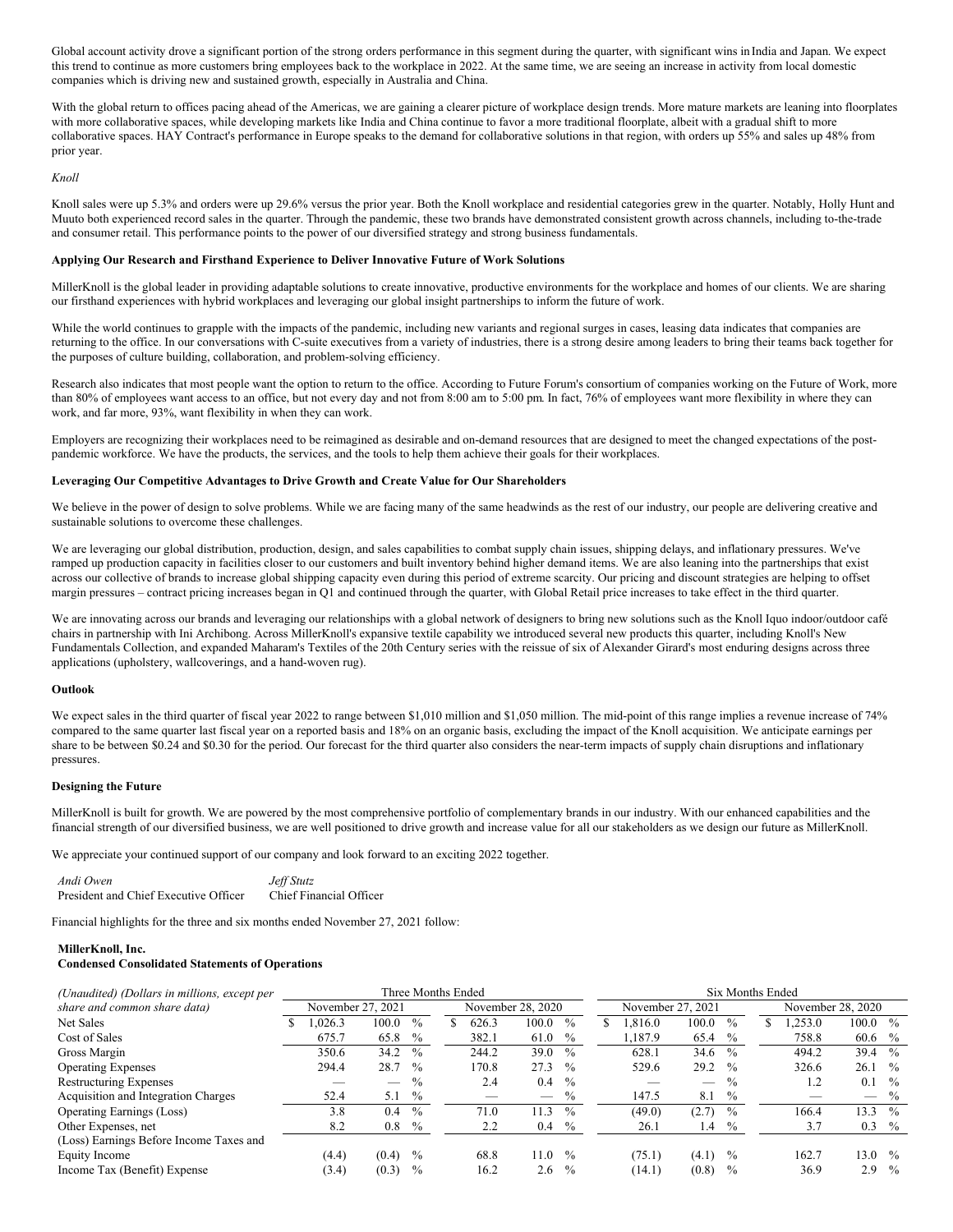| Revite 6589 Earnange, net of tax<br>Net Earnings Attributable to Redeemable | (Y:1)      | (0.1) | $\frac{90}{6}$ | 52.8       | 8.4 | $\frac{9}{6}$ | (61.0)     | (3.4) | $\frac{9}{6}$ | 128.2      | 10.T      | $\mathbf{v}_0$ |
|-----------------------------------------------------------------------------|------------|-------|----------------|------------|-----|---------------|------------|-------|---------------|------------|-----------|----------------|
| Noncontrolling Interests                                                    | 2.3        | 0.2   | $\%$           | 1.5        | 0.2 | $\%$          | 3.9        | 0.2   | $\%$          | 2.0        | $0.2 \t%$ |                |
| <b>Net (Loss) Earnings Attributable to</b>                                  |            |       |                |            |     |               |            |       |               |            |           |                |
| MillerKnoll, Inc.                                                           | (3.4)      | (0.3) | $\frac{6}{9}$  | 51.3       | 8.2 | $\frac{0}{0}$ | (64.9)     | (3.6) | $\frac{6}{9}$ | 124.2      | 9.9 $%$   |                |
| Amounts per Common Share Attributable to Miller Knoll, Inc.                 |            |       |                |            |     |               |            |       |               |            |           |                |
| (Loss) Earnings Per Share – Basic                                           | (S0.05)    |       |                | \$0.87     |     |               | (S0.92)    |       |               | \$2.11     |           |                |
| Weighted Average Basic Common Shares                                        | 75,304,752 |       |                | 58,908,094 |     |               | 70,803,483 |       |               | 58,869,699 |           |                |
| (Loss) Earnings Per Share – Diluted                                         | (S0.05)    |       | \$0.87         |            |     | (S0.92)       |            |       | \$2.10        |            |           |                |
| Weighted Average Diluted Common Shares                                      | 75,304,752 |       |                | 59,267,398 |     |               | 70,803,483 |       |               | 59,043,928 |           |                |

# **MillerKnoll, Inc.**

## **Condensed Consolidated Statements of Cash Flows**

|                                                |   | <b>Six Months Ended</b> |    |                   |
|------------------------------------------------|---|-------------------------|----|-------------------|
| (Unaudited) (Dollars in millions)              |   | November 27, 2021       |    | November 28, 2020 |
| Cash (used in) provided by:                    |   |                         |    |                   |
| Operating activities                           | S | (57.6)                  | S  | 214.6             |
| Investing activities                           |   | (1, 133.8)              |    | (24.4)            |
| Financing activities                           |   | 1,035.5                 |    | (276.9)           |
| Effect of exchange rate changes                |   | (13.2)                  |    | 10.6              |
| Net change in cash and cash equivalents        |   | (169.1)                 |    | (76.1)            |
| Cash and cash equivalents, beginning of period |   | 396.4                   |    | 454.0             |
| Cash and cash equivalents, end of period       |   | 227.3                   | \$ | 377.9             |

# **MillerKnoll, Inc.**

# **Condensed Consolidated Balance Sheets**

| (Unaudited) (Dollars in millions)                                                                     | November 27, 2021 |    | May 29, 2021 |
|-------------------------------------------------------------------------------------------------------|-------------------|----|--------------|
| <b>ASSETS</b>                                                                                         |                   |    |              |
| <b>Current Assets:</b>                                                                                |                   |    |              |
| Cash and cash equivalents                                                                             | \$<br>227.3       | S  | 396.4        |
| Short-term investments                                                                                | 7.4               |    | 7.7          |
| Accounts receivable, net                                                                              | 319.3             |    | 204.7        |
| Unbilled accounts receivable                                                                          | 34.5              |    | 16.4         |
| Inventories, net                                                                                      | 482.9             |    | 213.6        |
| Prepaid expenses and other                                                                            | 143.2             |    | 52.7         |
| Total current assets                                                                                  | 1,214.6           |    | 891.5        |
| Net property and equipment                                                                            | 590.8             |    | 327.2        |
| Right of use assets                                                                                   | 412.9             |    | 214.7        |
| Other assets                                                                                          | 2,247.6           |    | 628.5        |
| <b>Total Assets</b>                                                                                   | \$<br>4,465.9     | S  | 2,061.9      |
| LIABILITIES, REDEEMABLE NONCONTROLLING INTERESTS $\&$<br>STOCKHOLDERS' EQUITY<br>Current Liabilities: |                   |    |              |
| Accounts payable                                                                                      | \$<br>333.6       | S  | 178.4        |
| Short-term borrowings and current portion of long-term debt                                           | 29.3              |    | 2.2          |
| Short-term lease liability                                                                            | 101.2             |    | 69.0         |
| Accrued liabilities                                                                                   | 393.2             |    | 251.2        |
| Total current liabilities                                                                             | 857.3             |    | 500.8        |
| Long-term debt                                                                                        | 1,340.7           |    | 274.9        |
| Lease liabilities                                                                                     | 364.2             |    | 196.9        |
| Other liabilities                                                                                     | 397.9             |    | 162.7        |
| <b>Total Liabilities</b>                                                                              | 2,960.1           |    | 1,135.3      |
| <b>Redeemable Noncontrolling Interests</b>                                                            | 69.4              |    | 77.0         |
| <b>Stockholders' Equity</b>                                                                           | 1,436.4           |    | 849.6        |
| <b>Total Liabilities, Redeemable Noncontrolling Interests and Stockholders'</b>                       |                   |    |              |
| <b>Equity</b>                                                                                         | \$<br>4,465.9     | \$ | 2,061.9      |

## **Non-GAAP Financial Measures and Other Supplemental Data**

This presentation contains non-GAAP financial measures that are not in accordance with, nor an alternative to, generally accepted accounting principles (GAAP) and may be different from non-GAAP measures presented by other companies. These non-GAAP financial measures are not measurements of our financial performance under GAAP and should not be considered an alternative to the related GAAP measurement. These non-GAAP measures have limitations as analytical tools and should not be considered in isolation or as a substitute for analysis of our results as reported under GAAP. Our presentation of non-GAAP measures should not be construed as an indication that our future results will be unaffected by unusual or infrequent items. We compensate for these limitations by providing equal prominence of our GAAP results. Reconciliations of these non-GAAP measures to the most directly comparable financial measures calculated and presented in accordance with GAAP are provided in the financial tables included within this presentation. The Company believes these non-GAAP measures are useful for investors as they provide financial information on a more comparative basis for the periods presented.

The non-GAAP financial measures referenced within this presentation include: Adjusted Earnings per Share, Adjusted Operating Earnings (Loss), Adjusted Gross Margin, and Organic Growth (Decline).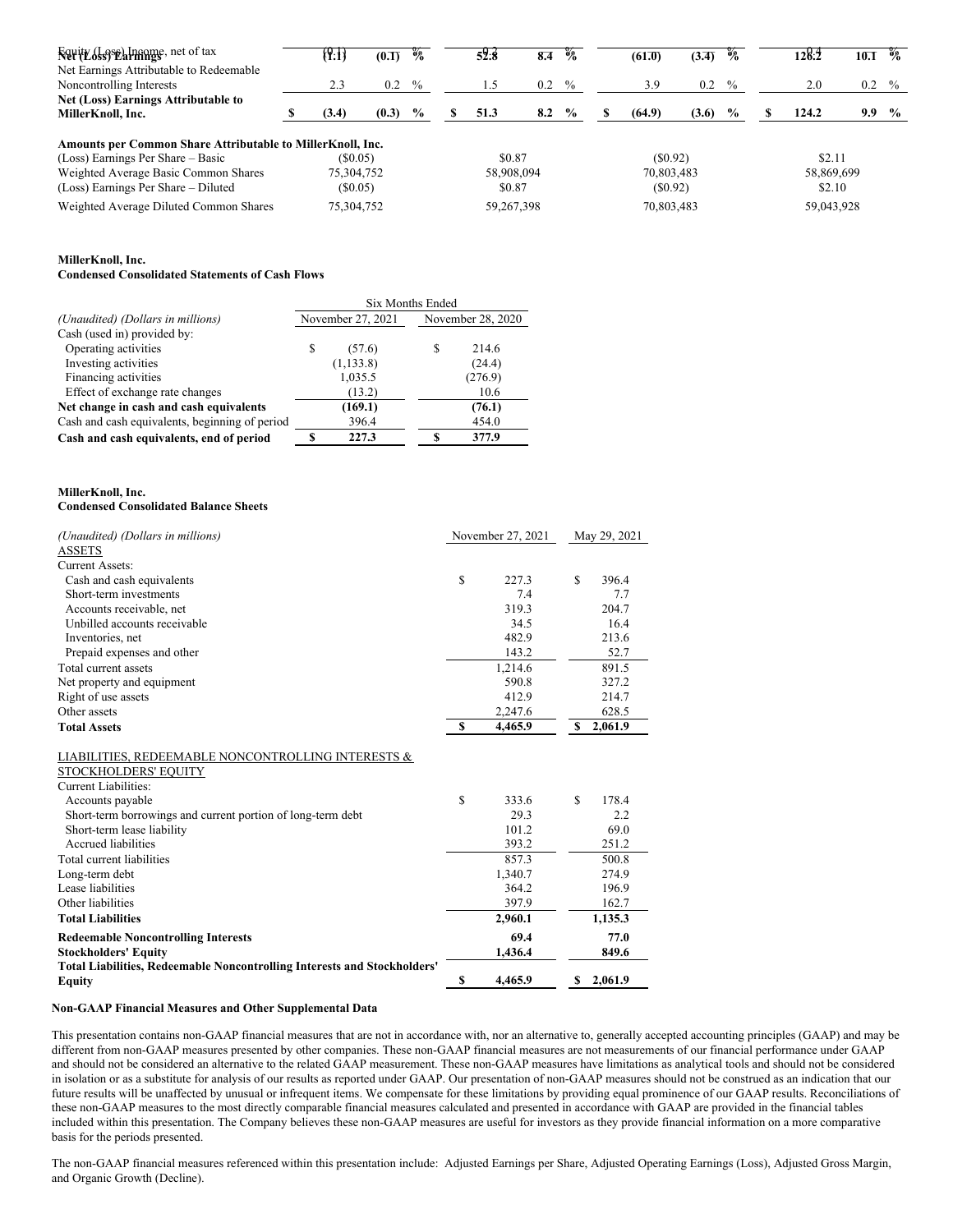Adjusted Earnings per Share represents reported diluted earnings per share excluding the impact from adjustments related to acquisition and integration charges, amortization of purchased intangibles, debt extinguishment charges, restructuring expenses and other special charges or gains, including related taxes. These adjustments are described further below.

Adjusted Operating Earnings (Loss) represents reported operating earnings plus acquisition and integration charges, amortization of purchased intangibles, debt extinguishment charges, restructuring expenses and other special charges. These adjustments are described further below.

Adjusted Gross Margin represents gross margin plus amortization of purchased intangibles and other special charges. These adjustments are described further below.

Organic Growth represents the change in sales and orders, excluding currency translation effects and the impact of acquisitions.

*Acquisition and Integration Charges:* Costs related directly to the Knoll acquisition including legal, accounting and other professional fees as well as integrationrelated costs. Integration-related costs include severance, accelerated stock-based compensation expenses, asset impairment charges, and other cost reduction efforts or reorganization initiatives.

*Amortization of Purchased Intangibles:* Includes expenses associated with the amortization of inventory step-up and amortization of acquisition related intangibles acquired as part of the Knoll acquisition. The revenue generated by the associated intangible assets has not been excluded from the related non-GAAP financial measure. We exclude the impact of the amortization of purchased intangibles, including the fair value adjustment to inventory, as such non-cash amounts were significantly impacted by the size of the Knoll acquisition. Furthermore, we believe that this adjustment enables better comparison of our results as Amortization of Purchased Intangibles will not recur in future periods once such intangible assets have been fully amortized. Any future acquisitions may result in the amortization of additional intangible assets. Although we exclude the Amortization of Purchased Intangibles in these non-GAAP measures, we believe that it is important for investors to understand that such intangible assets were recorded as part of purchase accounting and contribute to revenue generation.

*Debt Extinguishment Charges:* Includes expenses associated with the extinguishment of debt as part of financing the Knoll acquisition. We excluded these items from our non-GAAP measures because they relate to a specific transaction and are not reflective of our ongoing financial performance.

*Restructuring expenses:* Include actions involving facilities consolidation and optimization, targeted workforce reductions, and costs associated with an early retirement program.

*Special charges:* Include certain costs arising as a direct result of COVID-19.

*Tax Related Items:* We excluded the income tax benefit/provision effect of the tax related items from our non-GAAP measures because they are not associated with the tax expense on our ongoing operating results.

Certain tables below summarize select financial information, for the periods indicated, related to each of the Company's reportable segments. The Americas Contract segment includes the operations associated with the design, manufacture, and sale of furniture products for work-related settings, including office, education, and healthcare environments, throughout the United States, Canada and Latin America. The business associated with the Company's owned contract furniture dealer is also included in the Americas Contract segment. Americas Contract also includes the operations associated with the design, manufacture, and sale of high-craft furniture products and textiles including Geiger wood products, Maharam textiles, naughtone and Nemschoff products. The International Contract segment includes the operations associated with the design, manufacture, and sale of furniture products, primarily for work-related settings, in the EMEA and Asia-Pacific geographic regions. The Global Retail segment includes the global operations associated with the sale of modern design furnishings and accessories to third party retail distributors, as well as direct to consumer sales through eCommerce and Design Within Reach, HAY, and Herman Miller retail stores and studios. The Knoll segment includes the global operations associated with the design, manufacture, and sale of furniture products within the Knoll constellation of brands. Corporate costs represent unallocated expenses related to general corporate functions, including, but not limited to, certain legal, executive, corporate finance, information technology, administrative and acquisition-related costs.

*A. Reconciliation of Operating Earnings (Loss) to Adjusted Operating Earnings (Loss) by Segment*

|                                     |    |                   | Three Months Ended       |                |               |                          |                   |                             |              |       |                                 |               |     | Six Months Ended |                   |               |
|-------------------------------------|----|-------------------|--------------------------|----------------|---------------|--------------------------|-------------------|-----------------------------|--------------|-------|---------------------------------|---------------|-----|------------------|-------------------|---------------|
|                                     |    | November 27, 2021 |                          |                |               |                          | November 28, 2020 |                             |              |       | November 27, 2021               |               |     |                  | November 28, 2020 |               |
| <b>Americas Contract</b>            |    |                   |                          |                |               |                          |                   |                             |              |       |                                 |               |     |                  |                   |               |
| <b>Net Sales</b>                    | S  | 361.5             | 100.0                    | $\frac{0}{0}$  | S             | 347.2                    | 100.0             | $\sqrt[0]{\hskip -1.2pt 0}$ | $\mathbf S$  | 686.8 | 100.0                           | $\frac{0}{0}$ | \$. | 717.2            | 100.0             | $\frac{0}{0}$ |
| Gross Margin                        |    | 101.2             | 28.0                     | $\frac{0}{0}$  |               | 123.6                    | 35.6              | $\frac{0}{0}$               |              | 201.3 | 29.3                            | $\frac{0}{0}$ |     | 262.6            | 36.6              | $\frac{0}{0}$ |
| <b>Total Operating Expenses</b>     |    | 94.9              | 26.3                     | $\frac{0}{0}$  |               | 84.5                     | 24.3              | $\frac{0}{0}$               |              | 184.2 | 26.8                            | $\frac{0}{0}$ |     | 165.6            | 23.1              | $\frac{0}{0}$ |
| <b>Operating Earnings</b>           |    | 6.3               | 1.7                      | $\frac{0}{0}$  |               | 39.1                     | 11.3              | $\frac{0}{0}$               |              | 17.1  | 2.5                             | $\frac{0}{0}$ |     | 97.0             | 13.5              | $\frac{0}{0}$ |
|                                     |    |                   |                          |                |               |                          |                   |                             |              |       |                                 |               |     |                  |                   |               |
| Adjustments                         |    |                   |                          |                |               |                          |                   |                             |              |       |                                 |               |     |                  |                   |               |
| Special Charges                     |    |                   |                          | $\%$           |               | 0.1                      | -                 | $\%$                        |              |       |                                 | $\%$          |     | 0.3              |                   | $\frac{0}{0}$ |
| Restructuring                       |    |                   | $\overline{\phantom{0}}$ | $\frac{0}{0}$  |               | 0.8                      | 0.2               | $\frac{0}{0}$               |              | -     |                                 | $\frac{0}{0}$ |     | 2.4              | 0.3               | $\frac{0}{0}$ |
| Acquisition and Integration Charges |    | 3.5               | 1.0                      | $\frac{0}{0}$  |               | $\overline{\phantom{0}}$ |                   | $\frac{0}{0}$               |              | 4.4   | 0.6                             | $\frac{0}{0}$ |     |                  |                   | $\frac{0}{0}$ |
| <b>Adjusted Operating Earnings</b>  | S  | 9.8               | 2.7                      | $\frac{0}{0}$  | S             | 40.0                     | 11.5              | $\frac{0}{0}$               | S            | 21.5  | 3.1                             | $\frac{0}{0}$ | S   | 99.7             | 13.9              | $\frac{0}{0}$ |
|                                     |    |                   |                          |                |               |                          |                   |                             |              |       |                                 |               |     |                  |                   |               |
| <b>International Contract</b>       |    |                   |                          |                |               |                          |                   |                             |              |       |                                 |               |     |                  |                   |               |
| Net Sales                           | \$ | 125.1             | 100.0                    | $\frac{0}{0}$  | <sup>\$</sup> | 101.5                    | 100.0             | $\frac{0}{0}$               | $\mathbf S$  | 224.1 | 100.0                           | $\frac{0}{0}$ | \$. | 195.5            | 100.0             | $\frac{0}{0}$ |
| Gross Margin                        |    | 40.5              | 32.4                     | $\frac{0}{0}$  |               | 35.2                     | 34.7              | $\%$                        |              | 74.2  | 33.1                            | $\frac{0}{0}$ |     | 68.5             | 35.0              | $\frac{0}{0}$ |
| <b>Total Operating Expenses</b>     |    | 25.3              | 20.2                     | $\frac{0}{0}$  |               | 22.3                     | 22.0              | $\frac{0}{0}$               |              | 47.7  | 21.3                            | $\frac{0}{0}$ |     | 39.4             | 20.2              | $\frac{0}{0}$ |
| <b>Operating Earnings</b>           |    | 15.2              | 12.2                     | $\frac{0}{0}$  |               | 12.9                     | 12.7              | $\frac{0}{0}$               |              | 26.5  | 11.8                            | $\frac{0}{0}$ |     | 29.1             | 14.9              | $\frac{0}{0}$ |
| Adjustments                         |    |                   |                          |                |               |                          |                   |                             |              |       |                                 |               |     |                  |                   |               |
| Special Charges                     |    |                   |                          | $\%$           |               | (0.3)                    | (0.3)             | $\%$                        |              |       |                                 | $\%$          |     | 0.8              | 0.4               | $\frac{0}{0}$ |
| Restructuring                       |    |                   |                          | $\frac{0}{0}$  |               | 1.6                      | 1.6               | $\frac{0}{0}$               |              |       | $\overbrace{\qquad \qquad }^{}$ | $\%$          |     | (1.2)            | (0.6)             | $\%$          |
| Acquisition and Integration Charges |    | 0.6               | 0.5                      | $\frac{0}{0}$  |               |                          |                   | $\frac{0}{0}$               |              | 0.6   | 0.3                             | $\frac{0}{0}$ |     |                  |                   | $\frac{0}{0}$ |
| <b>Adjusted Operating Earnings</b>  | S  | 15.8              | 12.6                     | $\frac{6}{10}$ | S             | 14.2                     | 14.0              | $\%$                        | S            | 27.1  | 12.1                            | $\frac{6}{6}$ | S   | 28.7             | 14.7              | $\frac{0}{0}$ |
|                                     |    |                   |                          |                |               |                          |                   |                             |              |       |                                 |               |     |                  |                   |               |
| <b>Global Retail</b>                |    |                   |                          |                |               |                          |                   |                             |              |       |                                 |               |     |                  |                   |               |
| Net Sales                           | S  | 210.0             | 100.0                    | $\frac{0}{0}$  | <sup>\$</sup> | 177.6                    | 100.0             | $\frac{0}{0}$               | $\mathbb{S}$ | 422.6 | 100.0                           | $\frac{0}{0}$ | S   | 340.3            | 100.0             | $\frac{0}{0}$ |
| Gross Margin                        |    | 92.1              | 43.9                     | $\frac{0}{0}$  |               | 85.4                     | 48.1              | $\frac{0}{0}$               |              | 184.7 | 43.7                            | $\frac{0}{0}$ |     | 163.1            | 47.9              | $\frac{0}{0}$ |
| <b>Total Operating Expenses</b>     |    | 68.9              | 32.8                     | $\frac{0}{0}$  |               | 56.1                     | 31.6              | $\frac{0}{0}$               |              | 133.8 | 31.7                            | $\frac{0}{0}$ |     | 102.3            | 30.1              | $\frac{0}{0}$ |
| <b>Operating Earnings</b>           |    | 23.2              | 11.0                     | $\frac{0}{0}$  |               | 29.3                     | 16.5              | $\frac{0}{0}$               |              | 50.9  | 12.0                            | $\frac{0}{0}$ |     | 60.8             | 17.9              | $\frac{0}{0}$ |
|                                     |    |                   |                          |                |               |                          |                   |                             |              |       |                                 |               |     |                  |                   |               |
| <b>Adjustments</b>                  |    |                   |                          |                |               |                          |                   |                             |              |       |                                 |               |     |                  |                   |               |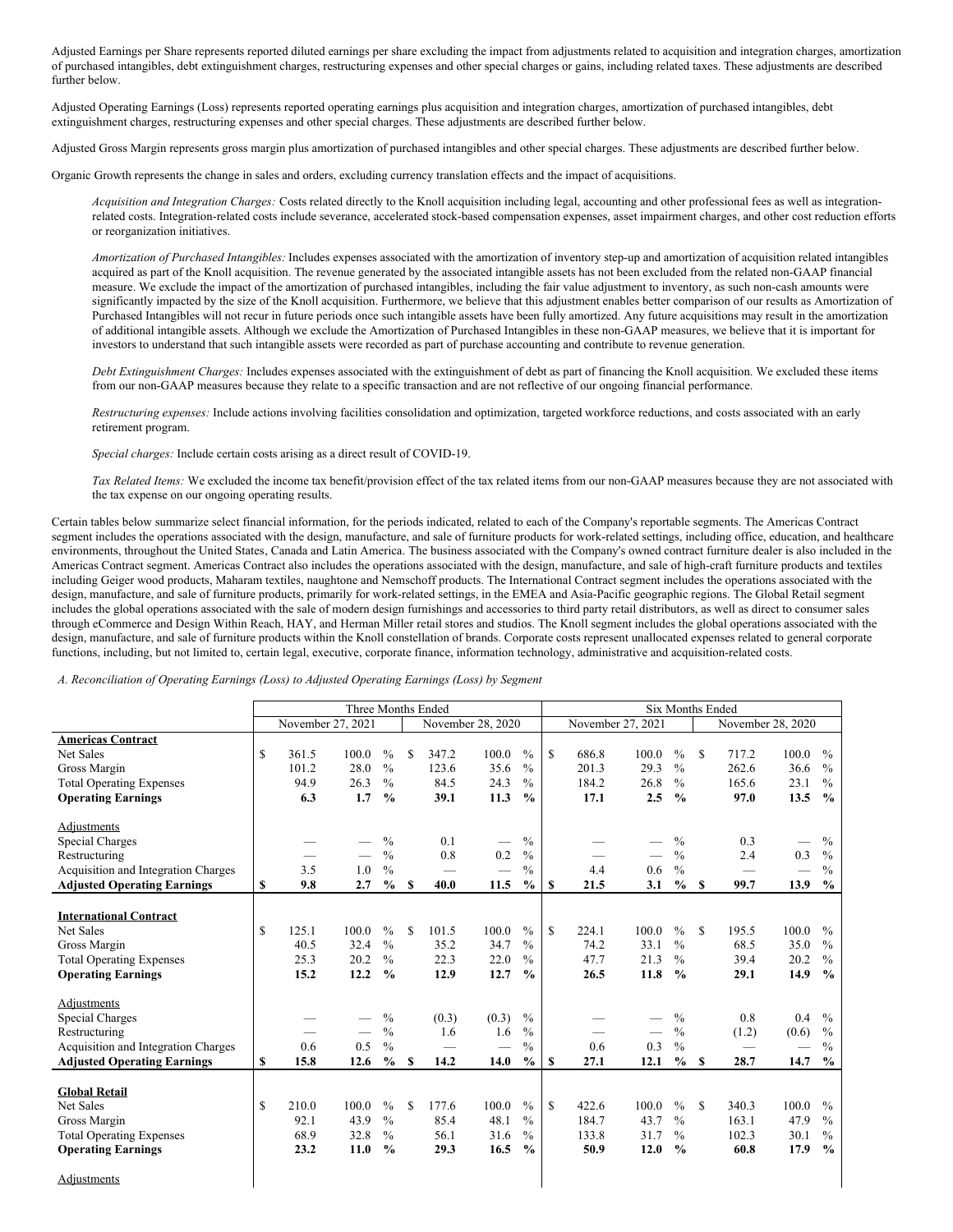| Special Charges<br>Acquisition and Integration Charges |               | 0.5            | 0.2          | $\%$<br>$\frac{0}{0}$          | \$            |                               |                          | $\frac{0}{0}$<br>$\%$          |               | 0.5                             | $\overline{\phantom{0}}$<br>0.1 | $\%$<br>$\%$                   |               | 0.1<br>$\overline{\phantom{0}}$ |                          | $\frac{0}{0}$<br>$\%$          |
|--------------------------------------------------------|---------------|----------------|--------------|--------------------------------|---------------|-------------------------------|--------------------------|--------------------------------|---------------|---------------------------------|---------------------------------|--------------------------------|---------------|---------------------------------|--------------------------|--------------------------------|
| <b>Adjusted Operating Earnings</b>                     | S             | 23.7           | 11.3         | $\frac{0}{0}$                  | S             | 29.3                          | 16.5                     | $\frac{0}{0}$                  | S             | 51.4                            | 12.2                            | $\frac{0}{0}$                  | S             | 60.9                            | 17.9                     | $\frac{0}{0}$                  |
|                                                        |               |                |              |                                |               |                               |                          |                                |               |                                 |                                 |                                |               |                                 |                          |                                |
| Knoll                                                  |               |                |              |                                |               |                               |                          |                                |               |                                 |                                 |                                |               |                                 |                          |                                |
| Net Sales                                              | <sup>\$</sup> | 336.3          | 100.0        | $\frac{0}{0}$<br>$\frac{0}{0}$ | <sup>\$</sup> |                               |                          | $\frac{0}{0}$<br>$\frac{0}{0}$ | <sup>\$</sup> | 492.7                           | 100.0<br>34.1                   | $\frac{0}{0}$<br>$\frac{0}{0}$ | <sup>\$</sup> |                                 |                          | $\frac{0}{0}$                  |
| Gross Margin                                           |               | 116.8<br>137.4 | 34.7<br>40.9 | $\frac{0}{0}$                  |               |                               |                          | $\%$                           |               | 167.9<br>242.3                  | 49.2                            | $\frac{0}{0}$                  |               |                                 |                          | $\frac{0}{0}$<br>$\frac{0}{0}$ |
| <b>Total Operating Expenses</b>                        |               | (20.6)         |              | $\frac{0}{0}$                  |               |                               |                          | $\frac{0}{0}$                  |               | (74.4)                          |                                 | $\frac{0}{0}$                  |               |                                 |                          | $\frac{0}{0}$                  |
| <b>Operating Loss</b>                                  |               |                | (6.1)        |                                |               |                               |                          |                                |               |                                 | (15.1)                          |                                |               |                                 |                          |                                |
| Adjustments                                            |               |                |              |                                |               |                               |                          |                                |               |                                 |                                 |                                |               |                                 |                          |                                |
| Special Charges                                        |               |                |              | $\frac{0}{0}$                  |               |                               |                          | $\frac{0}{0}$                  |               |                                 |                                 | $\frac{0}{0}$                  |               |                                 |                          | $\frac{0}{0}$                  |
| Amortization of Purchased Intangibles                  |               | 16.1           | 4.8          | $\frac{0}{0}$                  |               |                               |                          | $\frac{0}{0}$                  |               | 48.5                            | 9.8                             | $\frac{0}{0}$                  |               |                                 |                          | $\frac{0}{0}$                  |
| Acquisition and Integration Charges                    |               | 27.0           | 8.0          | $\frac{0}{0}$                  |               |                               |                          | $\frac{0}{0}$                  |               | 56.5                            | 11.5                            | $\frac{0}{0}$                  |               |                                 |                          | $\%$                           |
| <b>Adjusted Operating Earnings</b>                     | S             | 22.5           | 6.7          | $\frac{0}{0}$                  | -S            |                               | —                        | $\frac{0}{0}$                  | S             | 30.6                            | 6.2                             | $\frac{0}{0}$                  | S             | —                               | —                        | $\frac{0}{0}$                  |
|                                                        |               |                |              |                                |               |                               |                          |                                |               |                                 |                                 |                                |               |                                 |                          |                                |
| <b>Intersegment Sales</b>                              |               |                |              |                                |               |                               |                          |                                |               |                                 |                                 |                                |               |                                 |                          |                                |
| Net Sales Elimination                                  | \$            | (6.6)          | 100.0        | $\frac{0}{0}$                  | <sup>\$</sup> |                               |                          | $\frac{0}{0}$                  | \$            | (10.2)                          | 100.0                           | $\frac{0}{0}$                  | \$            |                                 |                          | $\frac{0}{0}$                  |
|                                                        |               |                |              |                                |               |                               |                          |                                |               |                                 |                                 |                                |               |                                 |                          |                                |
| Corporate                                              |               |                |              |                                |               |                               |                          |                                |               |                                 |                                 |                                |               |                                 |                          |                                |
| <b>Operating (Loss)</b>                                | S             | (20.3)         |              | $\frac{0}{0}$                  | S             | (10.3)                        |                          | $\frac{0}{0}$                  | S             | (69.1)                          |                                 | $\frac{0}{0}$                  | S             | (20.5)                          |                          | $\frac{0}{0}$                  |
|                                                        |               |                |              |                                |               |                               |                          |                                |               |                                 |                                 |                                |               |                                 |                          |                                |
| Adjustments                                            |               |                |              |                                |               |                               |                          |                                |               |                                 |                                 |                                |               |                                 |                          |                                |
| Acquisition and Integration Charges                    |               | 9.5            |              | $\frac{0}{0}$                  |               |                               |                          | $\frac{0}{0}$                  |               | 48.0                            |                                 | $\%$                           |               |                                 |                          | $\%$                           |
| <b>Adjusted Operating (Loss)</b>                       | S             | (10.8)         |              | $\frac{0}{0}$                  | S             | (10.3)                        |                          | $\frac{0}{0}$                  | S             | (21.1)                          |                                 | $\frac{0}{0}$                  | \$            | (20.5)                          |                          | $\frac{0}{0}$                  |
|                                                        |               |                |              |                                |               |                               |                          |                                |               |                                 |                                 |                                |               |                                 |                          |                                |
| MillerKnoll, Inc.<br>Net Sales                         | \$            | 1,026.3        | 100.0        | $\frac{0}{0}$                  | S             | 626.3                         | 100.0                    | $\frac{0}{0}$                  | \$            | 1,816.0                         | 100.0                           | $\frac{0}{0}$                  | \$            | 1,253.0                         | 100.0                    | $\frac{0}{0}$                  |
| Gross Margin                                           |               | 350.6          | 34.2         | $\frac{0}{0}$                  |               | 244.2                         | 39.0                     | $\frac{0}{0}$                  |               | 628.1                           | 34.6                            | $\frac{0}{0}$                  |               | 494.2                           | 39.4                     | $\frac{0}{0}$                  |
| <b>Total Operating Expenses</b>                        |               | 346.8          | 33.8         | $\frac{0}{0}$                  |               | 173.2                         | 27.7                     | $\frac{0}{0}$                  |               | 677.1                           | 37.3                            | $\frac{0}{0}$                  |               | 327.8                           | 26.2                     | $\frac{0}{0}$                  |
| <b>Operating Earnings (Loss)</b>                       |               | 3.8            | 0.4          | $\frac{0}{0}$                  |               | 71.0                          | 11.3                     | $\frac{0}{0}$                  |               | (49.0)                          | (2.7)                           | $\frac{0}{0}$                  |               | 166.4                           | 13.3                     | $\frac{0}{0}$                  |
|                                                        |               |                |              |                                |               |                               |                          |                                |               |                                 |                                 |                                |               |                                 |                          |                                |
| Adjustments                                            |               |                |              |                                |               |                               |                          |                                |               |                                 |                                 |                                |               |                                 |                          |                                |
| Special Charges                                        |               |                |              | $\%$                           |               | (0.2)                         | $\overline{\phantom{0}}$ | $\frac{0}{0}$                  |               |                                 |                                 | $\%$                           |               | 1.2                             | 0.1                      | $\%$                           |
| Restructuring                                          |               |                | -            | $\frac{0}{0}$                  |               | 2.4                           | 0.4                      | $\%$                           |               | $\overbrace{\qquad \qquad }^{}$ | -                               | $\frac{0}{0}$                  |               | 1.2                             | 0.1                      | $\frac{0}{0}$                  |
| Amortization of Purchased Intangibles                  |               | 16.1           | 1.6          | $\frac{0}{0}$                  |               | $\overbrace{\phantom{12332}}$ | $\overline{\phantom{0}}$ | $\frac{0}{0}$                  |               | 48.5                            | 2.7                             | $\frac{0}{0}$                  |               | $\overline{\phantom{m}}$        |                          | $\frac{0}{0}$                  |
| Acquisition and Integration Charges                    |               | 41.1           | 4.0          | $\frac{0}{0}$                  |               | $\overline{\phantom{m}}$      | -                        | $\frac{0}{0}$                  |               | 110.0                           | 6.1                             | $\frac{0}{0}$                  |               |                                 | $\overline{\phantom{m}}$ | $\frac{0}{0}$                  |
| <b>Adjusted Operating Earnings</b>                     | S             | 61.0           | 5.9          | $\frac{6}{6}$                  | S             | 73.2                          | 11.7                     | $\frac{6}{6}$                  | S             | 109.5                           | 6.0                             | $\frac{0}{0}$                  | S             | 168.8                           | 13.5                     | $\frac{0}{0}$                  |

# *B. Reconciliation of Gross Margin to Adjusted Gross Margin*

|                                       | Three Months Ended             |      |               |  |                          |                          |               |  |                          |      |               | Six Months Ended  |      |               |
|---------------------------------------|--------------------------------|------|---------------|--|--------------------------|--------------------------|---------------|--|--------------------------|------|---------------|-------------------|------|---------------|
|                                       | November 27, 2021              |      |               |  | November 28, 2020        |                          |               |  | November 27, 2021        |      |               | November 28, 2020 |      |               |
| Gross Margin                          | 350.6                          | 34.2 | $\frac{0}{0}$ |  | 244.2                    | 39.0                     | $\%$          |  | 628.1                    | 34.6 | $\frac{0}{0}$ | 494.2             | 39.4 | $\frac{0}{0}$ |
| Amortization of Purchased Intangibles | 4.8                            | 0.4  | $\frac{0}{0}$ |  |                          | $\overline{\phantom{a}}$ | $\frac{0}{0}$ |  | 11.0                     | 0.6  | $\frac{0}{0}$ | __                | -    | $\frac{0}{0}$ |
| Special Charges                       |                                | -    | $\frac{0}{0}$ |  | $\overline{\phantom{a}}$ | $-$                      | $\frac{0}{0}$ |  | $\overline{\phantom{a}}$ | -    | $\frac{0}{0}$ |                   | 0.1  | $\frac{0}{0}$ |
| <b>Adjusted Gross Margin</b>          | $\frac{0}{0}$<br>355.4<br>34.6 |      |               |  | 244.2                    | 39.0                     | $\frac{0}{0}$ |  | 639.1                    | 35.2 | $\frac{0}{0}$ | 495.2             | 39.5 | $\frac{0}{0}$ |

# *C. Organic Sales Growth by Segment*

|                                  |   | Three Months Ended<br>November 27, 2021 |               |    |               |               |   |        |               |    |         |  |                             |  |         |               |
|----------------------------------|---|-----------------------------------------|---------------|----|---------------|---------------|---|--------|---------------|----|---------|--|-----------------------------|--|---------|---------------|
|                                  |   | Americas                                |               |    | International |               |   | Retail |               |    | Knoll   |  | Intersegment<br>Elimination |  | Total   |               |
| Net Sales, as reported           | S | 361.5                                   |               |    | 125.1         |               |   | 210.0  |               | \$ | 336.3   |  | (6.6)                       |  | 0.026.3 |               |
| % change from PY                 |   | 4.1                                     | $\%$          |    | 23.3          | $\frac{0}{0}$ |   | 18.2   | $\frac{0}{0}$ |    | N/A     |  | N/A                         |  | 63.9    | $\frac{0}{0}$ |
| Adjustments                      |   |                                         |               |    |               |               |   |        |               |    |         |  |                             |  |         |               |
| Acquisitions                     |   |                                         |               |    |               |               |   |        |               |    | (336.3) |  | 6.6                         |  | (329.7) |               |
| Currency Translation Effects (1) |   | (0.9)                                   |               |    | (0.1)         |               |   | 0.1    |               |    | _       |  | $-$                         |  | (0.9)   |               |
| Net Sales, organic               | S | 360.6                                   |               | S. | 125.0         |               | S | 210.1  |               | S  | _       |  | __                          |  | 695.7   |               |
| % change from PY                 |   | 3.9                                     | $\frac{0}{0}$ |    | 23.2          | $\frac{0}{0}$ |   | 18.3   | $\frac{0}{0}$ |    | N/A     |  | N/A                         |  | 11.1    | $\frac{0}{0}$ |

Note: Knoll net sales for the three month period from August 31 to November 30 in the prior fiscal year were \$319.3 million, reflecting an increase of 5.3% versus the comparable period in the prior year.

|                                    |          |                                                                                                                                                                                                                                 |        | Three Months Ended<br>November 28, 2020 |                             |                          |          |
|------------------------------------|----------|---------------------------------------------------------------------------------------------------------------------------------------------------------------------------------------------------------------------------------|--------|-----------------------------------------|-----------------------------|--------------------------|----------|
|                                    | Americas | International                                                                                                                                                                                                                   | Retail | Knoll                                   | Intersegment<br>Elimination |                          | Total    |
| Net Sales, as reported             | 347.2    | 101.5                                                                                                                                                                                                                           | 77.6   |                                         |                             | $\overline{\phantom{a}}$ | 626.3    |
| $\sim$ $\sim$<br>$\sim$ 0.0 $\sim$ |          | $\sim$ . The contract of the contract of the contract of the contract of the contract of the contract of the contract of the contract of the contract of the contract of the contract of the contract of the contract of the co | .      |                                         |                             |                          | $\cdots$ |

(1) Currency translation effects represent the estimated net impact of translating current period sales and orders using the average exchange rates applicable to the comparable prior year period

| Six Months Ended  |  |
|-------------------|--|
| November 27, 2021 |  |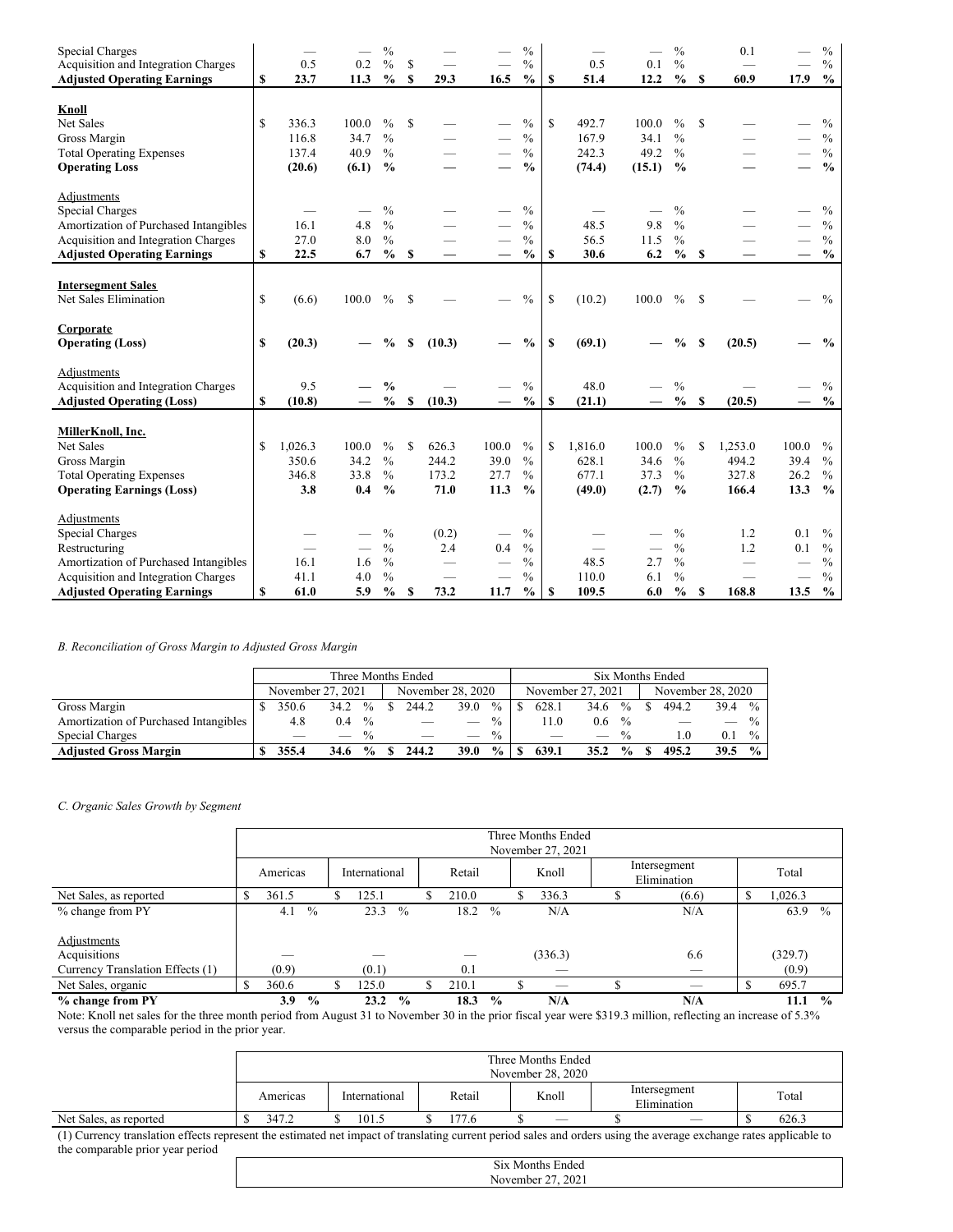|                                  |                   | Americas         |               |   | International |               |   | Retail |               |    | Knoll   |   | <b>Intersegment Elimination</b> | Total         |               |
|----------------------------------|-------------------|------------------|---------------|---|---------------|---------------|---|--------|---------------|----|---------|---|---------------------------------|---------------|---------------|
| Net Sales, as reported           | \$                | 686.8            |               | S | 224.1         |               | S | 422.6  |               | \$ | 492.7   | S | (10.2)                          | \$<br>1,816.0 |               |
| % change from PY                 |                   | (4.3)            | $\frac{0}{0}$ |   | 14.6          | $\frac{0}{0}$ |   | 24.2   | $\frac{0}{0}$ |    | N/A     |   | N/A                             | 44.9          | $\frac{0}{0}$ |
| Adiustments                      |                   |                  |               |   |               |               |   |        |               |    |         |   |                                 |               |               |
| Acquisitions                     |                   |                  |               |   |               |               |   |        |               |    | (492.7) |   | 10.2                            | (482.5)       |               |
| Currency Translation Effects (1) |                   | (1.7)            |               |   | (4.8)         |               |   | (1.7)  |               |    | _       |   | _                               | (8.2)         |               |
| Net Sales, organic               | S                 | 685.1            |               |   | 219.3         |               |   | 420.9  |               | S  | _       |   | _                               | 1,325.3       |               |
| % change from PY                 |                   | (4.5)            | $\frac{0}{0}$ |   | 12.2          | $\frac{0}{0}$ |   | 23.7   | $\frac{0}{0}$ |    | N/A     |   | N/A                             | 5.8           | $\frac{0}{0}$ |
|                                  |                   | Six Months Ended |               |   |               |               |   |        |               |    |         |   |                                 |               |               |
|                                  | November 28, 2020 |                  |               |   |               |               |   |        |               |    |         |   |                                 |               |               |
|                                  |                   | Americas         |               |   | International |               |   | Retail |               |    | Knoll   |   | <b>Intersegment Elimination</b> | Total         |               |
| Net Sales, as reported           | S                 | 717.2            |               |   | 195.5         |               |   | 340.3  |               |    |         |   |                                 | 1,253.0       |               |

(1) Currency translation effects represent the estimated net impact of translating current period sales and orders using the average exchange rates applicable to the comparable prior year period

# D*. Organic Order Growth by Segment*

|                                  | Three Months Ended<br>November 27, 2021 |               |  |               |               |   |        |               |   |                          |                             |         |               |
|----------------------------------|-----------------------------------------|---------------|--|---------------|---------------|---|--------|---------------|---|--------------------------|-----------------------------|---------|---------------|
|                                  | Americas                                |               |  | International |               |   | Retail |               |   | Knoll                    | Intersegment<br>Elimination | Total   |               |
| Orders, as reported              | 407.2                                   |               |  | 141.4         |               |   | 248.6  |               | S | 370.4                    | (9.6)                       | 1,157.9 |               |
| % change from PY                 | 29.3                                    | $\%$          |  | 30.3          | $\frac{0}{0}$ |   | 20.6   | $\frac{0}{0}$ |   | N/A                      | N/A                         | 83.9    | $\frac{0}{0}$ |
| Adjustments                      |                                         |               |  |               |               |   |        |               |   |                          |                             |         |               |
| Acquisitions                     |                                         |               |  |               |               |   |        |               |   | (370.4)                  | 9.6                         | (360.8) |               |
| Currency Translation Effects (1) | (1.2)                                   |               |  | (0.4)         |               |   | 0.1    |               |   | $\overline{\phantom{a}}$ | $-$                         | (1.5)   |               |
| Orders, organic                  | 406.0                                   |               |  | 141.0         |               | S | 248.7  |               | S |                          | $-$                         | 795.7   |               |
| % change from PY                 | 28.9                                    | $\frac{0}{0}$ |  | <b>30.0</b>   | $\frac{0}{0}$ |   | 20.6   | $\frac{0}{0}$ |   | N/A                      | N/A                         | 26.4    | $\frac{0}{0}$ |

Note: Knoll orders for the three month period from August 31 to November 30 in the prior fiscal year were \$285.8 million, reflecting an increase of 29.6% versus the comparable period in the prior year.

|                     |          | Three Months Ended<br>November 28, 2020 |        |                                 |                             |       |  |  |  |  |
|---------------------|----------|-----------------------------------------|--------|---------------------------------|-----------------------------|-------|--|--|--|--|
|                     | Americas | International                           | Retail | Knoll                           | Intersegment<br>Elimination | Total |  |  |  |  |
| Orders, as reported | 315.0    | 108.5                                   | 206.2  | $\hspace{0.1mm}-\hspace{0.1mm}$ | $\overline{\phantom{a}}$    | 629.7 |  |  |  |  |

(1) Currency translation effects represent the estimated net impact of translating current period sales and orders using the average exchange rates applicable to the comparable prior year period

|                                  | Six Months Ended<br>November 27, 2021 |               |   |               |               |        |               |         |   |                             |   |         |               |
|----------------------------------|---------------------------------------|---------------|---|---------------|---------------|--------|---------------|---------|---|-----------------------------|---|---------|---------------|
|                                  | Americas                              |               |   | International |               | Retail |               | Knoll   |   | Intersegment<br>Elimination |   | Total   |               |
| Orders, as reported              | 841.5                                 |               | S | 262.5         |               | 448.2  |               | 534.9   | ъ | (12.7)                      | S | 2,074.4 |               |
| % change from PY                 | 36.2                                  | $\frac{0}{0}$ |   | 32.3          | $\frac{0}{0}$ | 21.3   | $\frac{0}{0}$ | N/A     |   | N/A                         |   | 75.0    | $\frac{0}{0}$ |
| Adjustments                      |                                       |               |   |               |               |        |               |         |   |                             |   |         |               |
| Acquisitions                     |                                       |               |   |               |               |        |               | (534.9) |   | 12.7                        |   | (522.2) |               |
| Currency Translation Effects (1) | (2.2)                                 |               |   | (4.6)         |               | (1.7)  |               | $-$     |   | _                           |   | (8.5)   |               |
| Orders, organic                  | 839.3                                 |               | S | 257.9         |               | 446.5  |               | $-$     |   | _                           |   | 1,543.7 |               |
| % change from PY                 | 35.8                                  | $\frac{6}{9}$ |   | <b>30.0</b>   | $\frac{0}{0}$ | 20.9   | $\frac{0}{0}$ | N/A     |   | N/A                         |   | 30.2    | $\frac{0}{0}$ |

|                     | Six Months Ended<br>November 28, 2020 |               |        |                                 |                             |        |  |  |  |
|---------------------|---------------------------------------|---------------|--------|---------------------------------|-----------------------------|--------|--|--|--|
|                     | Americas                              | International | Retail | Knoll                           | Intersegment<br>Elimination | Total  |  |  |  |
| Orders, as reported | 617.9                                 | 198.4         | 369.4  | $\hspace{0.1mm}-\hspace{0.1mm}$ | $\overline{\phantom{a}}$    | .185.7 |  |  |  |

(1) Currency translation effects represent the estimated net impact of translating current period sales and orders using the average exchange rates applicable to the comparable prior year period

## E*. Design Within Reach Studio Metrics*

|                      |          |                    | <b>Studio Count</b> |                  | <b>Studio Selling Square Footage</b> |          |                  |          |  |  |  |
|----------------------|----------|--------------------|---------------------|------------------|--------------------------------------|----------|------------------|----------|--|--|--|
|                      |          | Three Months Ended |                     | Six Months Ended | Three Months Ended                   |          | Six Months Ended |          |  |  |  |
|                      | 11/27/21 | 1/28/20            | 1/27/21             | 1/28/20          | 11/27/21                             | 11/28/20 | 11/27/21         | 11/28/20 |  |  |  |
| Beginning of Period  | 35       | 34                 | 34                  | 34               | 378.252                              | 376,052  | 376,052          | 376,052  |  |  |  |
| Studio Openings      | __       |                    |                     |                  |                                      |          | 2,200            |          |  |  |  |
| Studio Closings      | __       | -                  | _                   | $\sim$           |                                      | _        |                  |          |  |  |  |
| <b>End of Period</b> | 35       | 34                 | 35                  | 34               | 378,252                              | 376,052  | 378,252          | 376,052  |  |  |  |
|                      |          |                    |                     |                  |                                      |          |                  |          |  |  |  |